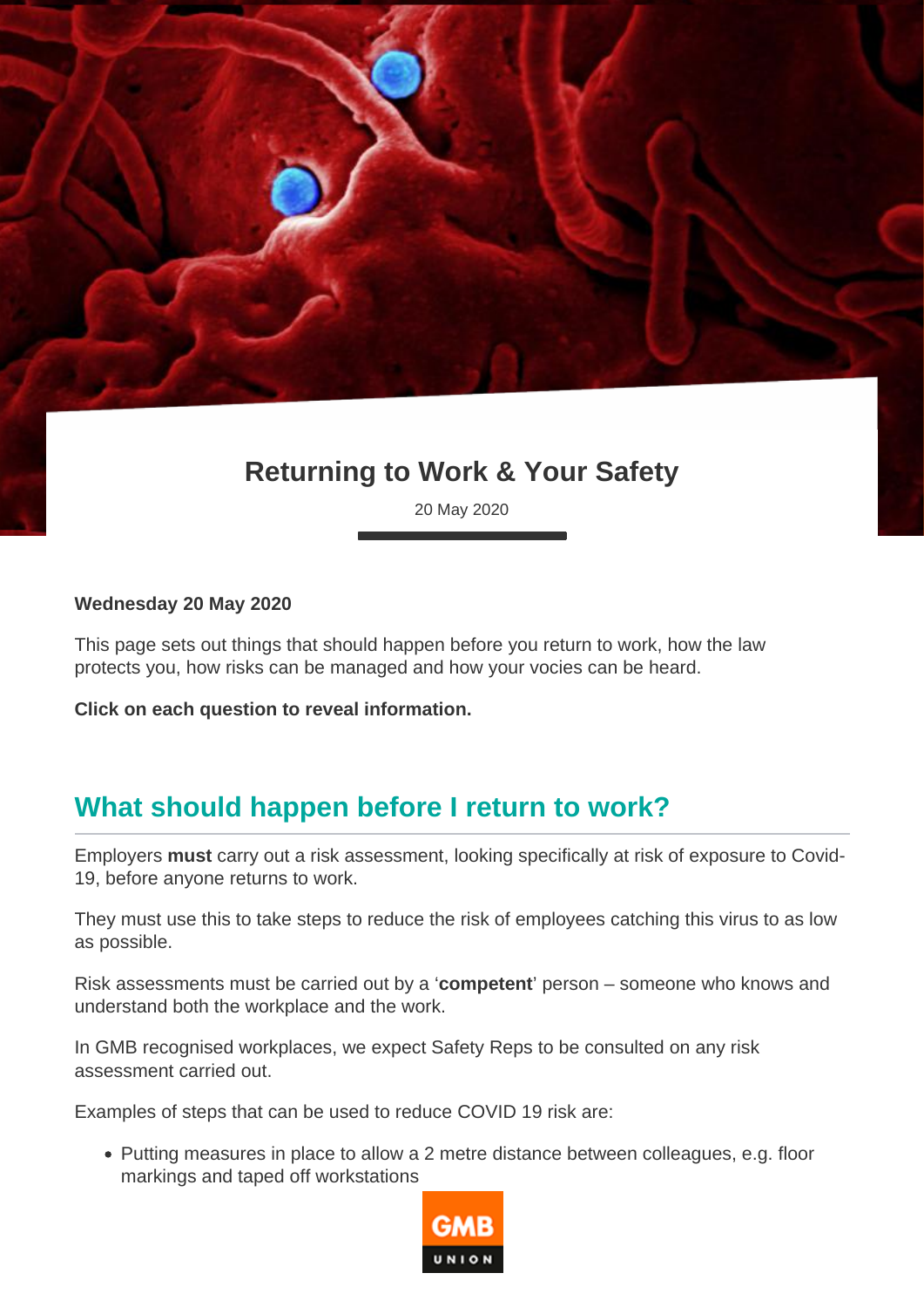- Adding extra hygiene facilities such as hand sanitiser stations
- Keeping doors open where safe to do so
- Staggering start, break and finish times
- Providing PPE for job roles where workers have to be less than 2 metres apart

#### **These measures must be put in place and tested before workers return to the workplace.**

### **What does the law say?**

The law requires employers to do this, the **Health and Safety at Work act 1974** and the regulations that sit under it are there to keep us all safe at work.

This law covers not only direct employees but also anyone carrying out work for the employer (e.g. contractors and agency staff) and anyone affected by the work activity of the employer.

The Management of **Health and Safety at Work Regulations 1999**, also known as the Management Regs, detail what employers are required to do to comply with the Health Safety at Work Act.

Regulation 3 states that the employer must perform a suitable and sufficient risk assessment. This risk assessment must identify **hazards** and evaluate the risk then put effective controls in place to eliminate or reduce the risk and manage the work process so that it is safe. Risk assessments must identify hazards that could cause both physical or mental harm.

A hazard is something with that could cause harm or injury.

The risk is how likely harm or injury can be caused by a hazard.

Any risk assessments carried out must be recorded and stored by the employer and reviewed whenever more workers return to work; work processes are restarted; or cases of Covid-19 are suspected or confirmed.

Employees must also work in a safe manner, complying with health and safety control measures, such as wearing PPE and taking part in training.

They must also inform the employer of any serious and imminent danger or any potential hazards (i.e. near misses).

## **How should risk be managed?**

#### **What is a Risk Matrix?**

The HSE risk matrix multiplies the likelihood of harm by how severe the harm could be. These can be subjective so they should be agreed with the GMB safety rep. After the risk matrix has been calculated the risks can be prioritised.

(HSE.gov.uk/risk/faq, 2020)